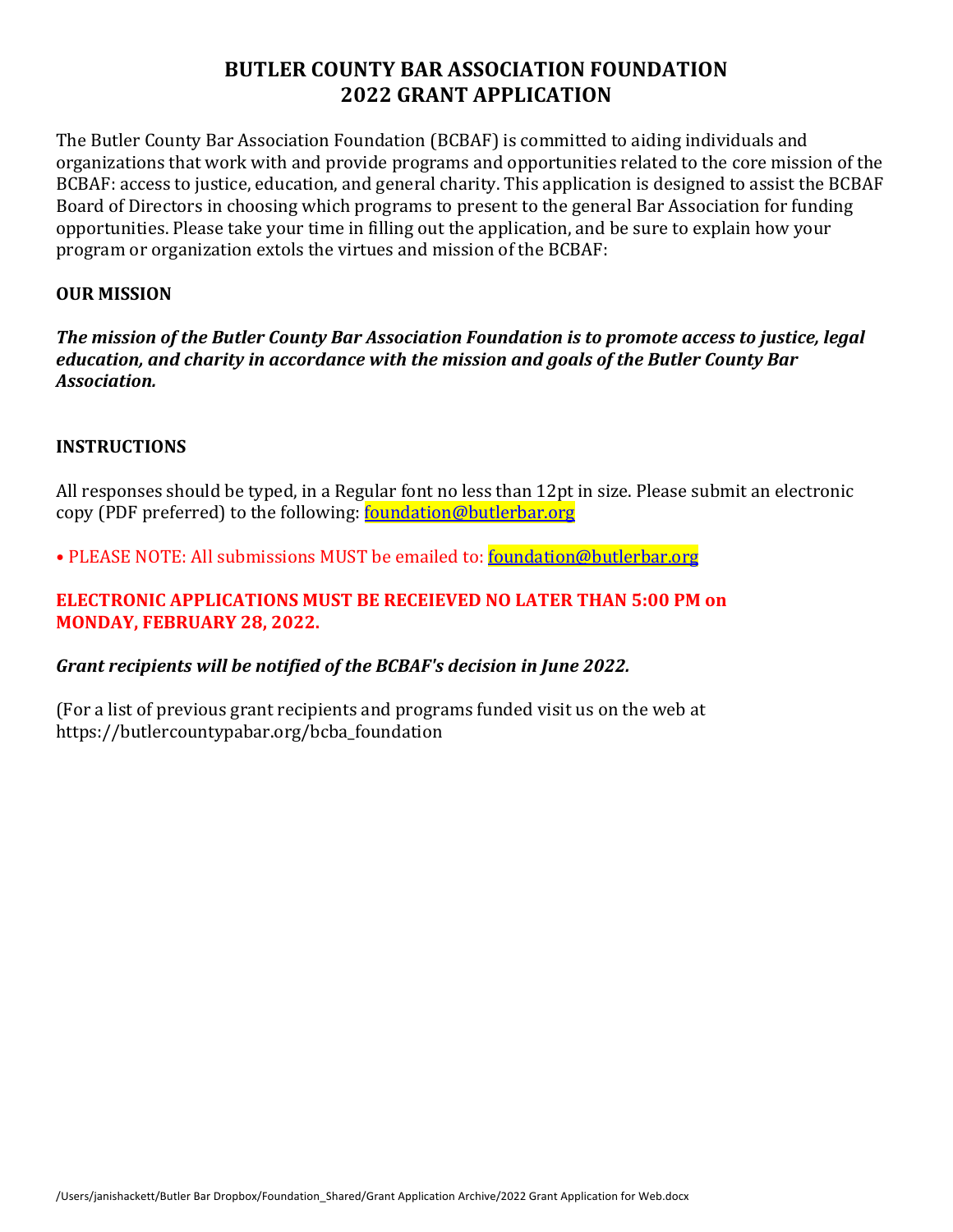## **Page 2 of 10**

## **Basic information**

| Name of Organization/Person applying                                                                                                                         |
|--------------------------------------------------------------------------------------------------------------------------------------------------------------|
|                                                                                                                                                              |
|                                                                                                                                                              |
|                                                                                                                                                              |
| Name of person submitting application (Contact person)                                                                                                       |
|                                                                                                                                                              |
|                                                                                                                                                              |
|                                                                                                                                                              |
| Specific amount of funds requested                                                                                                                           |
|                                                                                                                                                              |
|                                                                                                                                                              |
| Address                                                                                                                                                      |
|                                                                                                                                                              |
|                                                                                                                                                              |
|                                                                                                                                                              |
| Phone #                                                                                                                                                      |
|                                                                                                                                                              |
|                                                                                                                                                              |
|                                                                                                                                                              |
| Email                                                                                                                                                        |
|                                                                                                                                                              |
|                                                                                                                                                              |
|                                                                                                                                                              |
| <b>EIN Number</b>                                                                                                                                            |
|                                                                                                                                                              |
|                                                                                                                                                              |
|                                                                                                                                                              |
| 501(c) status * Must have IRS 501(c) approval prior to submission. A copy of the IRS 501(c) determination letter must be submitted with<br>this application. |
|                                                                                                                                                              |
|                                                                                                                                                              |
|                                                                                                                                                              |
| Amount of yearly expenditures on charitable giving                                                                                                           |
|                                                                                                                                                              |
|                                                                                                                                                              |
|                                                                                                                                                              |
| If applying organization/person has previously received a grant from the BCBAF in the last three years, please state the                                     |
| amount(s) received along with the purpose of the request in that given year.                                                                                 |
|                                                                                                                                                              |
|                                                                                                                                                              |
|                                                                                                                                                              |
|                                                                                                                                                              |
|                                                                                                                                                              |
|                                                                                                                                                              |
|                                                                                                                                                              |
|                                                                                                                                                              |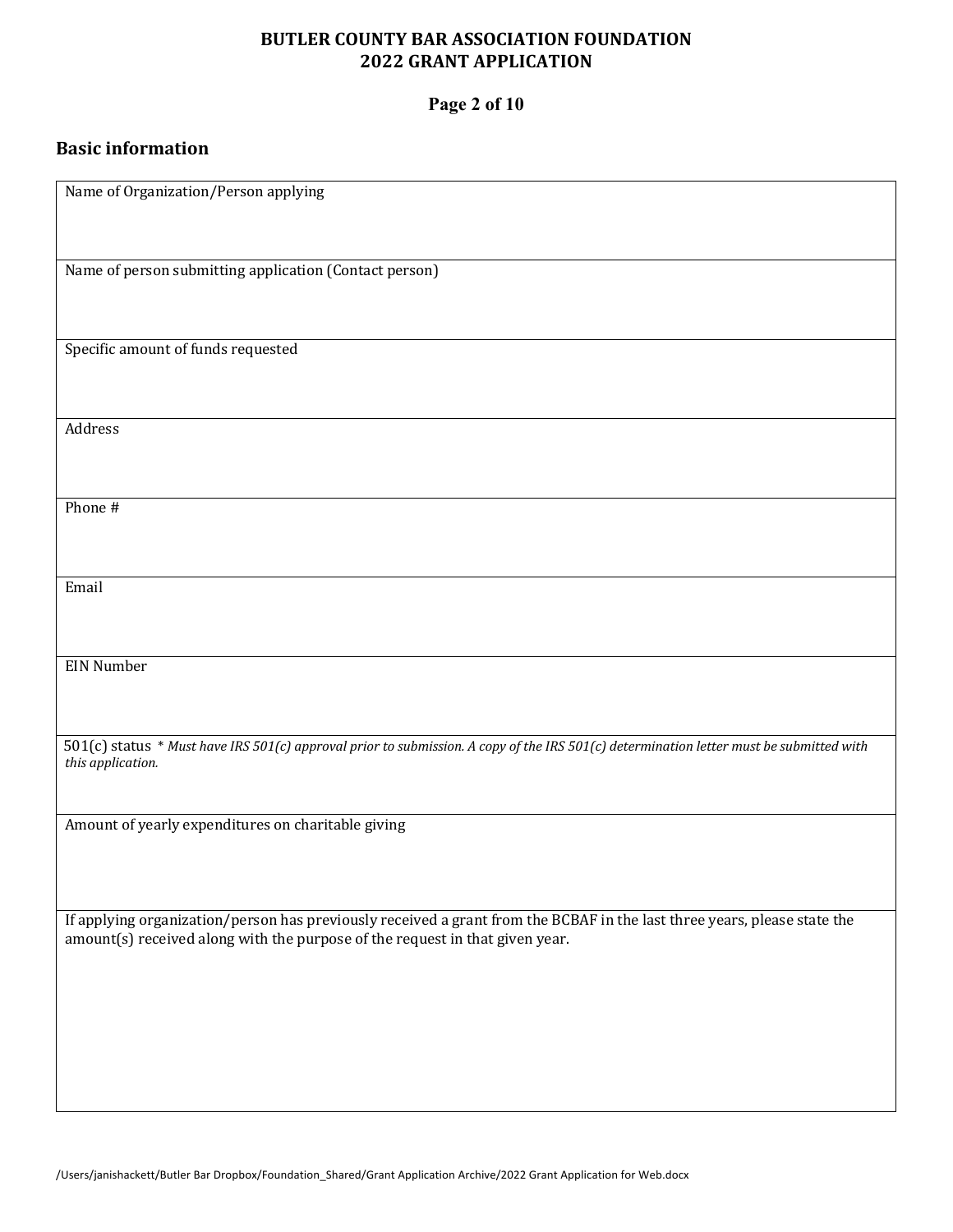**Page 3 of 10**

## **Questionnaire**

1. Please explain, in 300 words or less, why you are applying for this grant.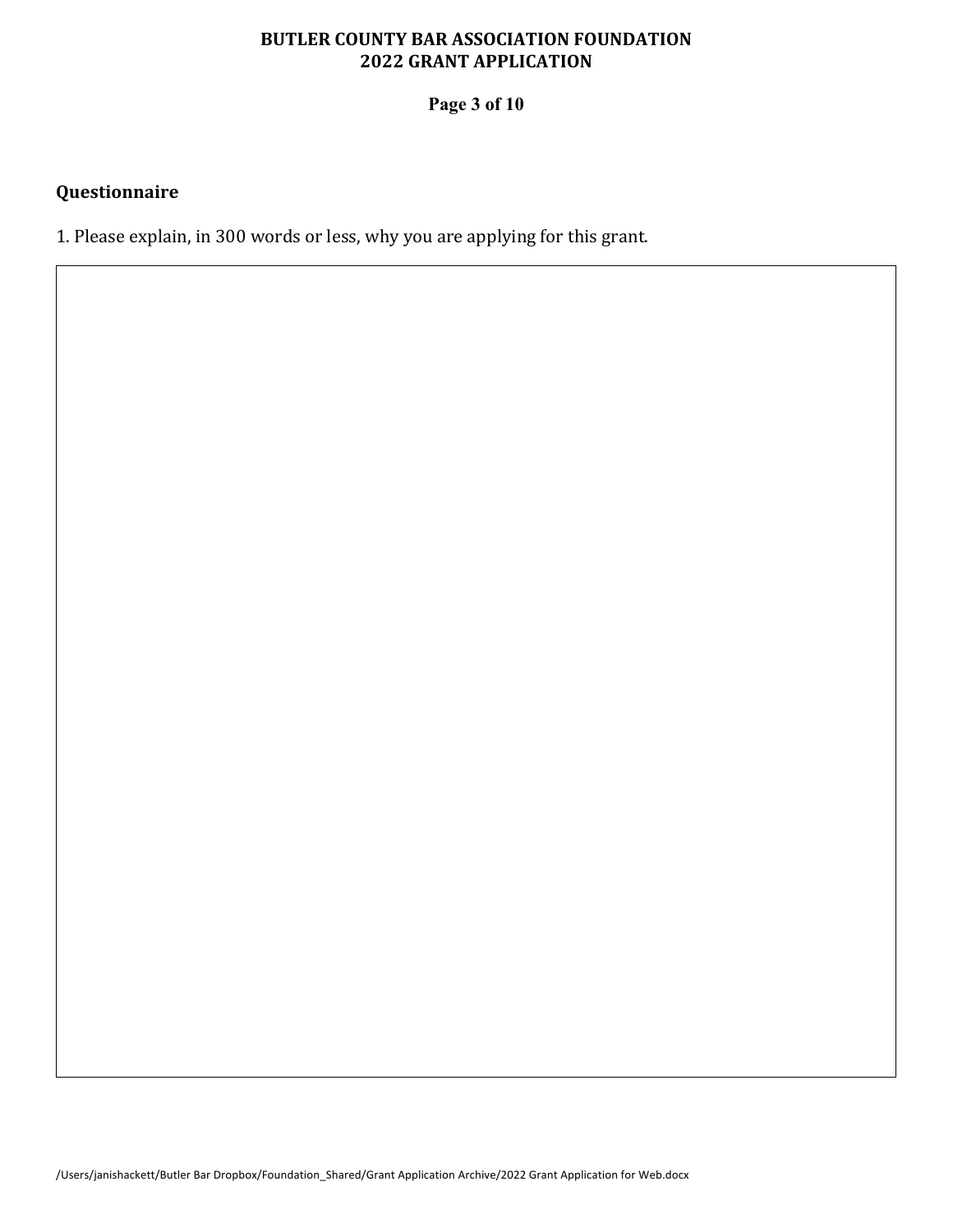## **Page 4 of 10**

2. In 300 words or less, why is Butler County important to you or your organization?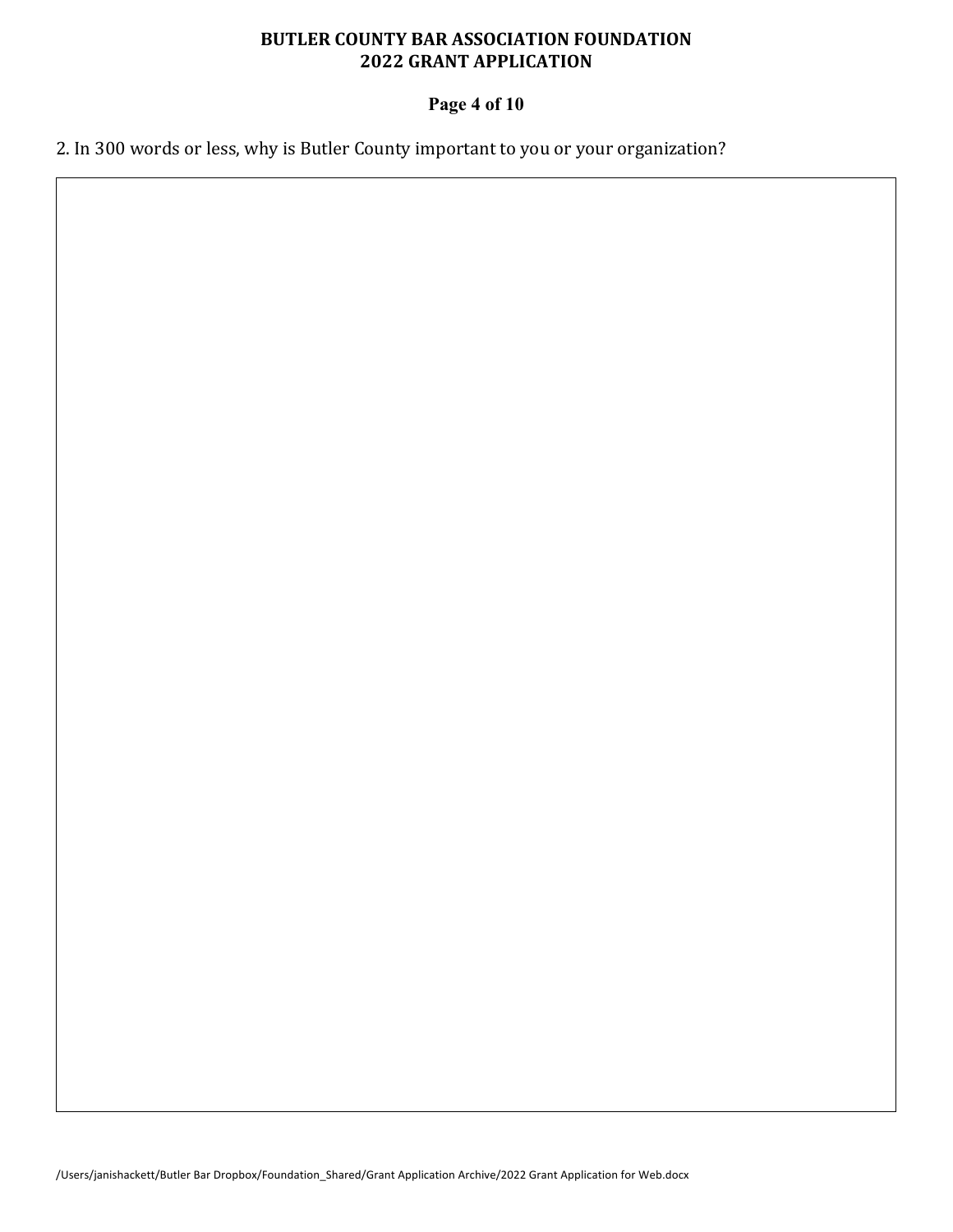## **Page 5 of 10**

3. In 300 words or less, please explain how your proposed program and/or opportunity fits within the mission of the BCBA Foundation and its stated goals.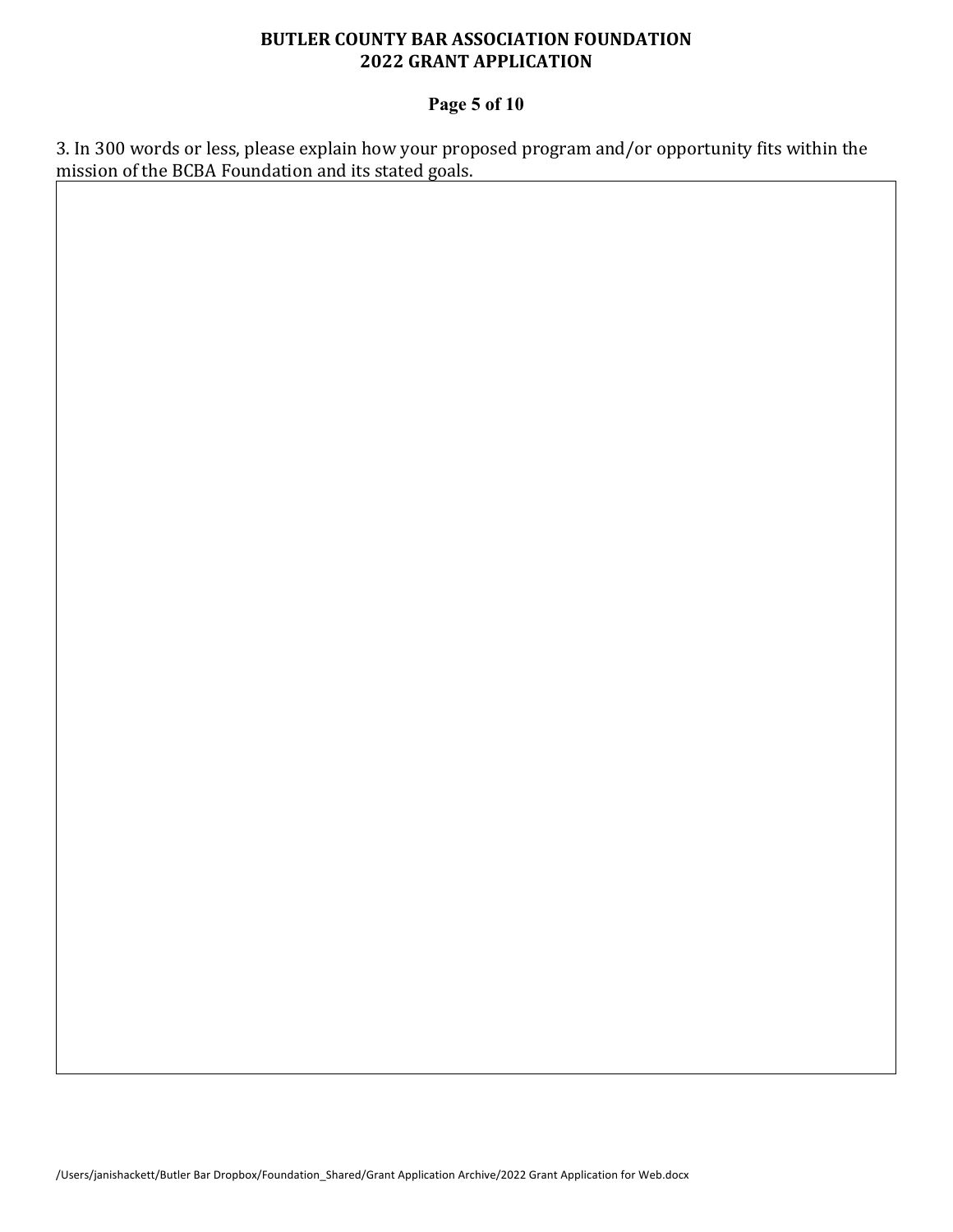## **Page 6 of 10**

4. In 1000 words or less, tell us about your program/opportunity/need and what you plan to do with funds received.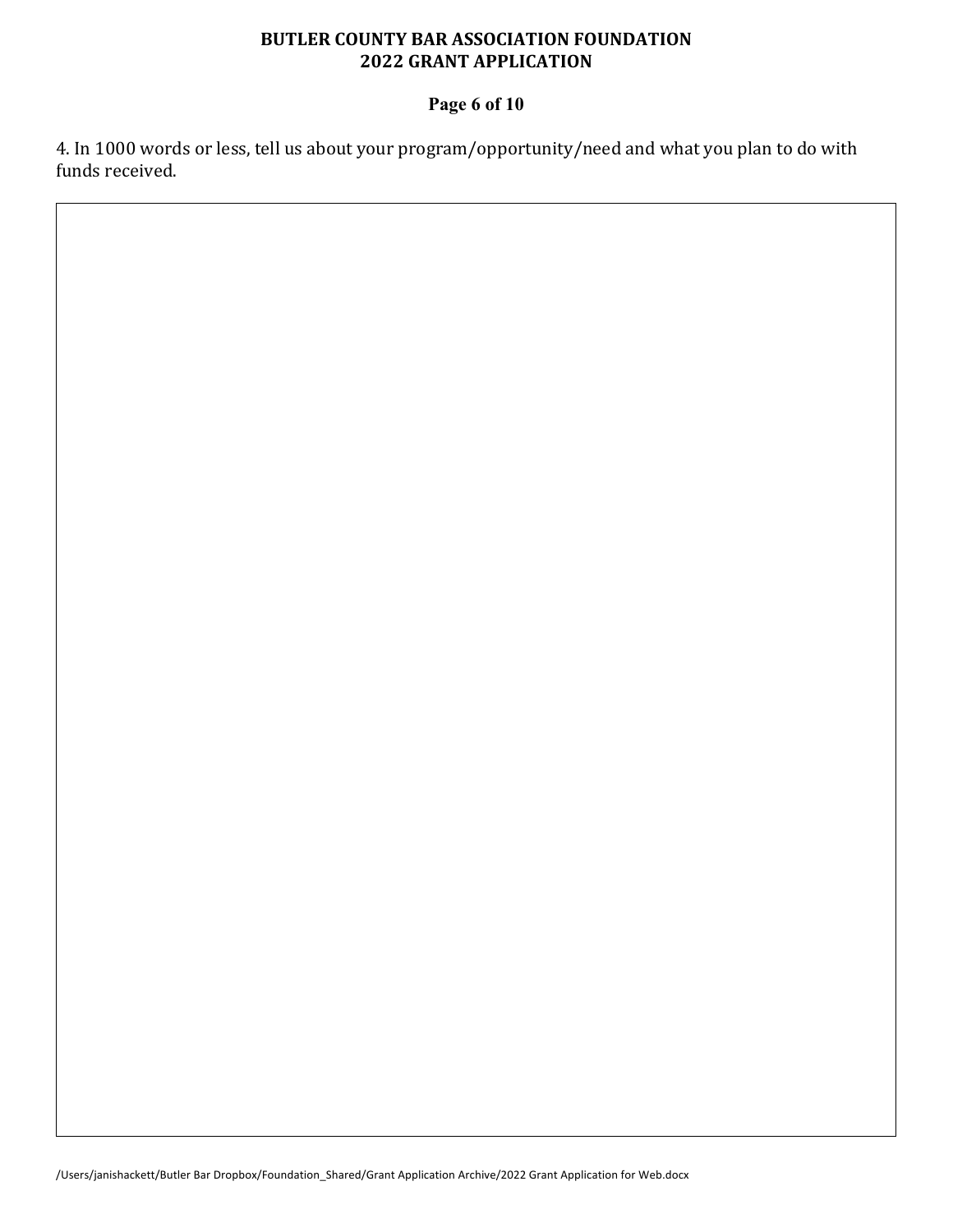# **Page 7 of 10**

5. Do you know anyone in the Butler County Bar Association?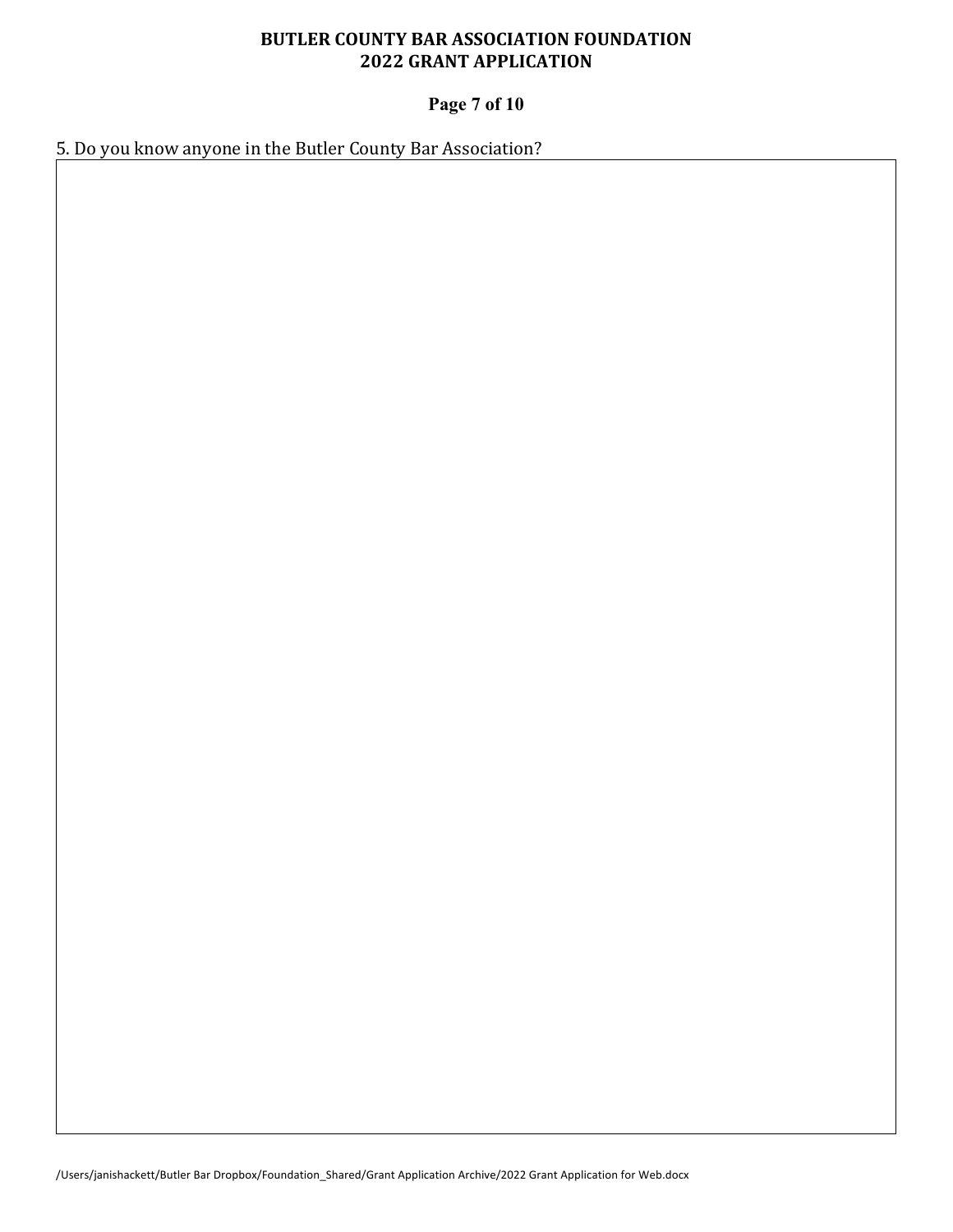## **Page 8 of 10**

6. How much do you estimate to need to fund your program?

7. How much do you have already to fund your program?

8. How much are you requesting from the BCBAF to fund your specific project/program? (Please note all *BCBAF grants are one-time grants. Grantees will need to reapply every time they wish to receive monies from the BCBAF*)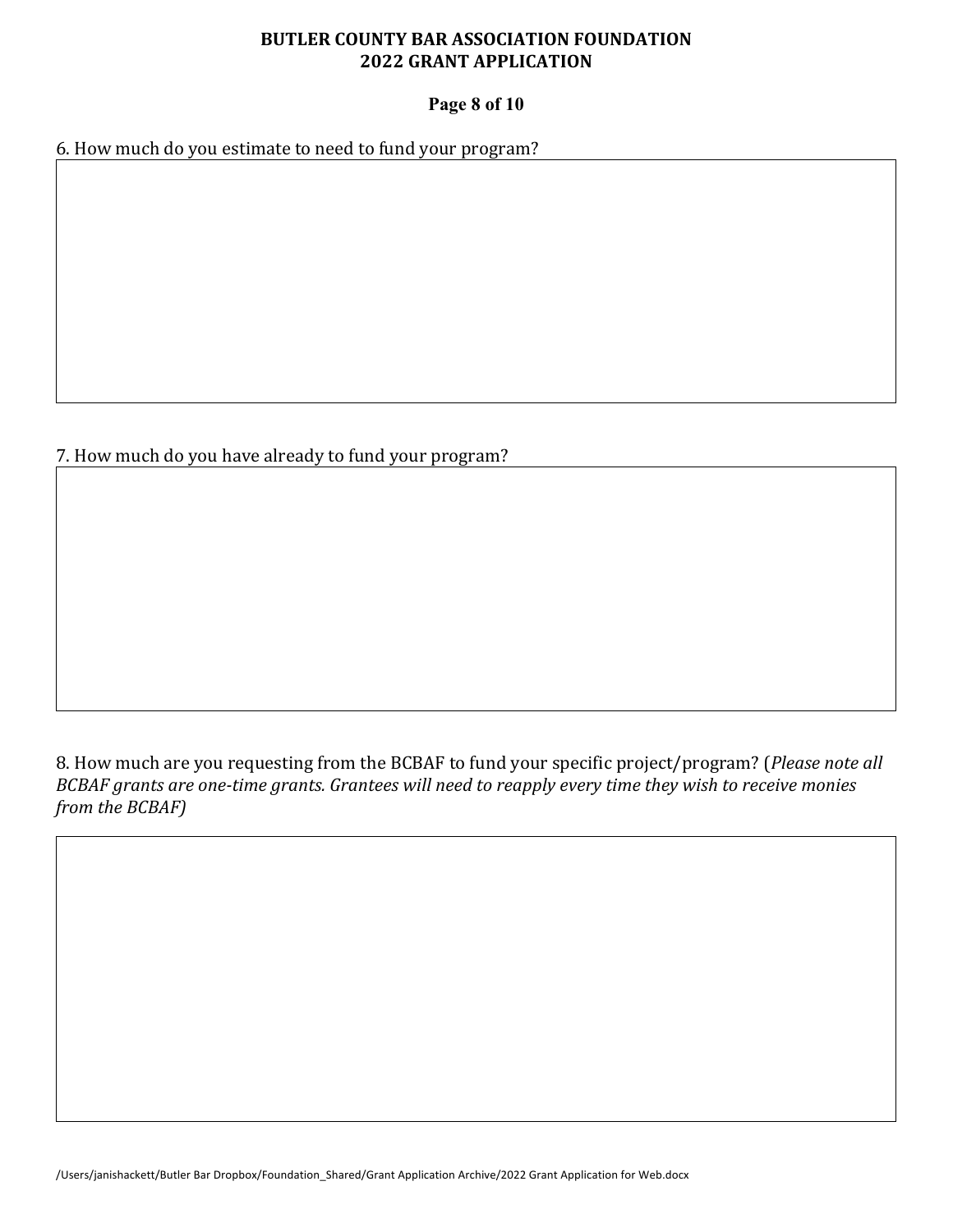## **Page 9 of 10**

Finally, the BCBAF isn't just about giving away money. If possible, how can our members get involved in your organization, and how could we (and the members of the Butler County Bar Association) possibly help with your program in other ways  $(e.g.$  volunteers, advertisement,  $ect...$ )

## **How Can We Help?**

Please explain how BCBA members can help in other ways.